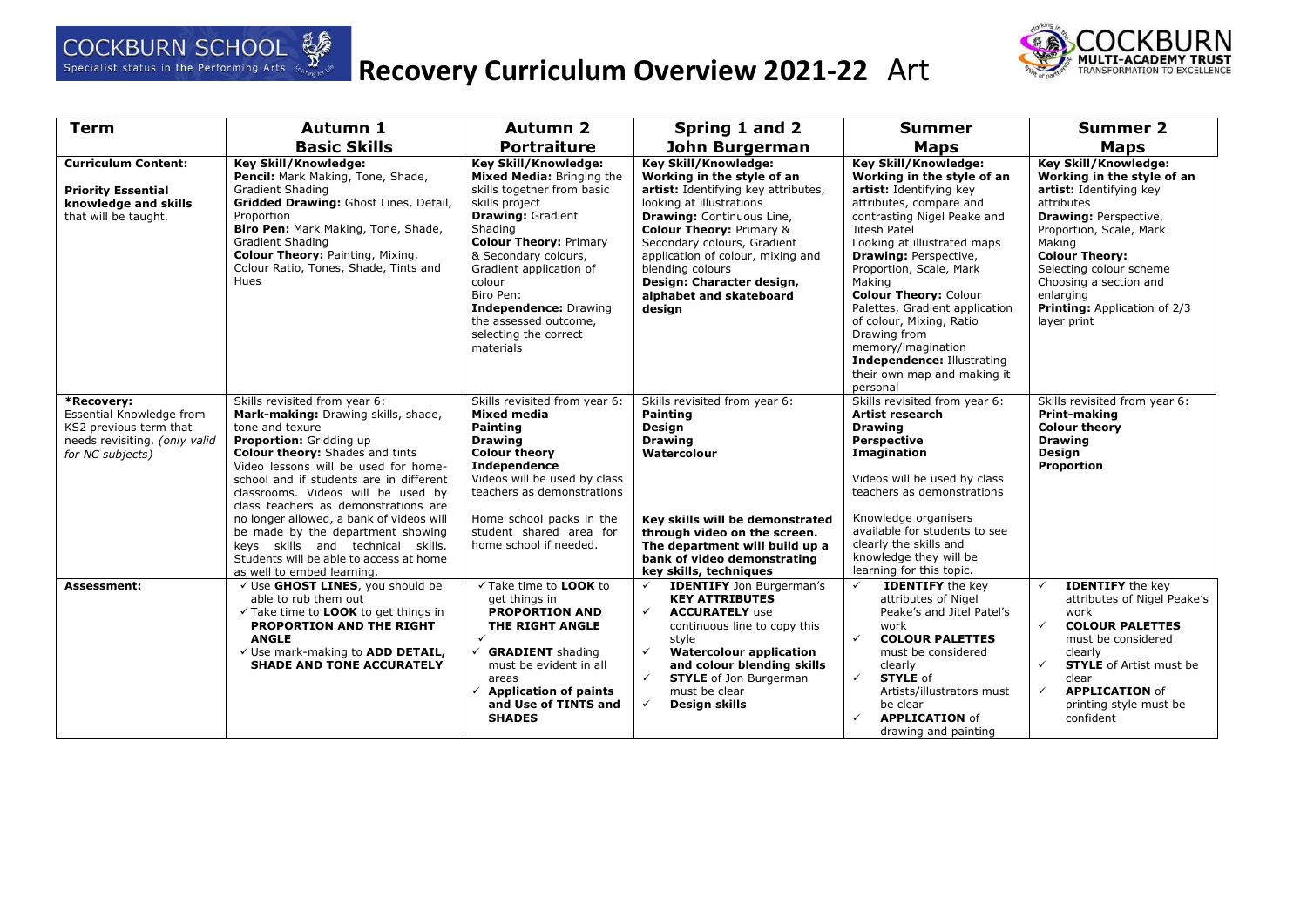| Term                                                                                                                           | Autumn 1<br><b>Basic skills (birds)</b>                                                                                                                                                                                                                                                                                                                                        | <b>Autumn 2</b><br><b>Basic skills</b><br>(birds)                                                                                                                                                                                                                                                                                                                                                         | Spring 1 & 2<br><b>Clay skills</b>                                                                                                                                                                                                                                                                                                                                                            | Summer 1 & 2<br><b>Design and embroidery</b>                                                                                                                                                                                                                                                                                        |
|--------------------------------------------------------------------------------------------------------------------------------|--------------------------------------------------------------------------------------------------------------------------------------------------------------------------------------------------------------------------------------------------------------------------------------------------------------------------------------------------------------------------------|-----------------------------------------------------------------------------------------------------------------------------------------------------------------------------------------------------------------------------------------------------------------------------------------------------------------------------------------------------------------------------------------------------------|-----------------------------------------------------------------------------------------------------------------------------------------------------------------------------------------------------------------------------------------------------------------------------------------------------------------------------------------------------------------------------------------------|-------------------------------------------------------------------------------------------------------------------------------------------------------------------------------------------------------------------------------------------------------------------------------------------------------------------------------------|
| <b>Curriculum</b><br><b>Content:</b><br><b>Priority</b><br><b>Essential</b><br>knowledge<br>and skills that<br>will be taught. | Key Skill/Knowledge:<br>Pencil: Mark Making, Tone, Shade,<br><b>Gradient Shading</b><br><b>Experimental Drawing:</b><br>First hand observational drawing<br>from birds<br><b>Gridded Drawing: Ghost Lines,</b><br>Detail, Proportion                                                                                                                                           | Key Skill/Knowledge:<br>Working in the style of<br>an artist: Identifying key<br>attributes. Analysing and<br>evaluating the work by<br>Mark Hearld<br><b>Colour Theory: Primary,</b><br>Secondary colours,<br>tertiary colours,<br>complementary,<br>harmonious<br>Mixed Media: wax resist,<br>mark-making skills<br>Sculpture: paper<br>manipulation, students<br>will construct a 3D bird<br>Clay bird | Key Skill/Knowledge:<br>Working in the style of an artist: Identifying key attributes<br>of the artist eco rock<br><b>Colour Theory: Primary &amp; Secondary colours, Gradient</b><br>application of colour<br>Drawing: Using a fine liner, creating tone with water<br>Painting: Layering, Mark Making<br><b>Design: Illustrating characters</b><br>Clay skills: Moulding, carving, shaping, | Key Skill/Knowledge:<br>Working in the style of an artist<br><b>Colour theory:</b> Looking at complimentary colour schemes<br><b>Composition:</b> Arrangement of design, considering<br>positioning and balance of a piece.<br>Design: Considering the design of a character to stitch<br>Textiles: embroidery skill and techniques |
| <b>Recovery:</b><br>Essential<br>Knowledge<br>from previous<br>term that<br>needs<br>revisiting.                               | Knowledge organisers available for<br>students to see clearly the skills<br>and knowledge they will be learning<br>for this topic.<br>Skills revisited from year 7:<br><b>Observational drawing</b><br>Proportion<br>Mark-making<br><b>Grid technique</b><br>Videos will be used by class<br>teachers as demonstrations<br>For first term students will use<br>pencil or pens. | <b>Skills revisited from</b><br>year 7: Design<br><b>Colour theory</b><br>Independent thinking,<br>decision making<br>Videos will be used by<br>class teachers as<br>demonstrations                                                                                                                                                                                                                       | Knowledge organisers available for students to see clearly the<br>skills and knowledge they will be learning for this topic.<br>Skills revisited from year 7:<br><b>Artist theory</b><br><b>Colour</b><br><b>Drawing</b><br>Pen and ink drawings                                                                                                                                              | Skills revisited from year 7:<br><b>Colour theory</b><br><b>Design</b><br>Independent thinking, decision making<br>Videos demonstrations for stitch already in place for this<br>scheme for teachers to use as demonstrations.                                                                                                      |
| <b>Assessment:</b>                                                                                                             | √ Use GHOST LINES, you should<br>be able to rub them out<br>$\checkmark$ Take time to <b>LOOK</b> to get things<br>in <b>PROPORTION AND THE</b><br><b>RIGHT ANGLE</b><br>√ Use mark-making to ADD<br><b>DETAIL, SHADE AND TONE</b><br><b>ACCURATELY</b>                                                                                                                        | <b>IDENTIFY</b> the key<br>attributes of Mark<br>Hearld's work,<br>students analyse and<br>evaluate<br>$\checkmark$<br><b>Colour theory - use</b><br>of colour<br><b>Application of paint</b><br>$\checkmark$<br>Quality of paper sculpture                                                                                                                                                               | <b>IDENTIFY</b> Eco Roc's <b>KEY ATTRIBUTES</b> and how we can<br>apply this to our own work<br>$\checkmark$<br><b>LAYER</b> and build up MARK MAKING using previous<br>techniques learnt                                                                                                                                                                                                     | $\checkmark$<br>IDENTIFY Fabric Lenny's KEY ATTRIBUTES and how we<br>can apply this to our own work<br>LAYER and build up MARK MAKING<br>$\checkmark$<br>$\checkmark$<br>Quality of stitch work                                                                                                                                     |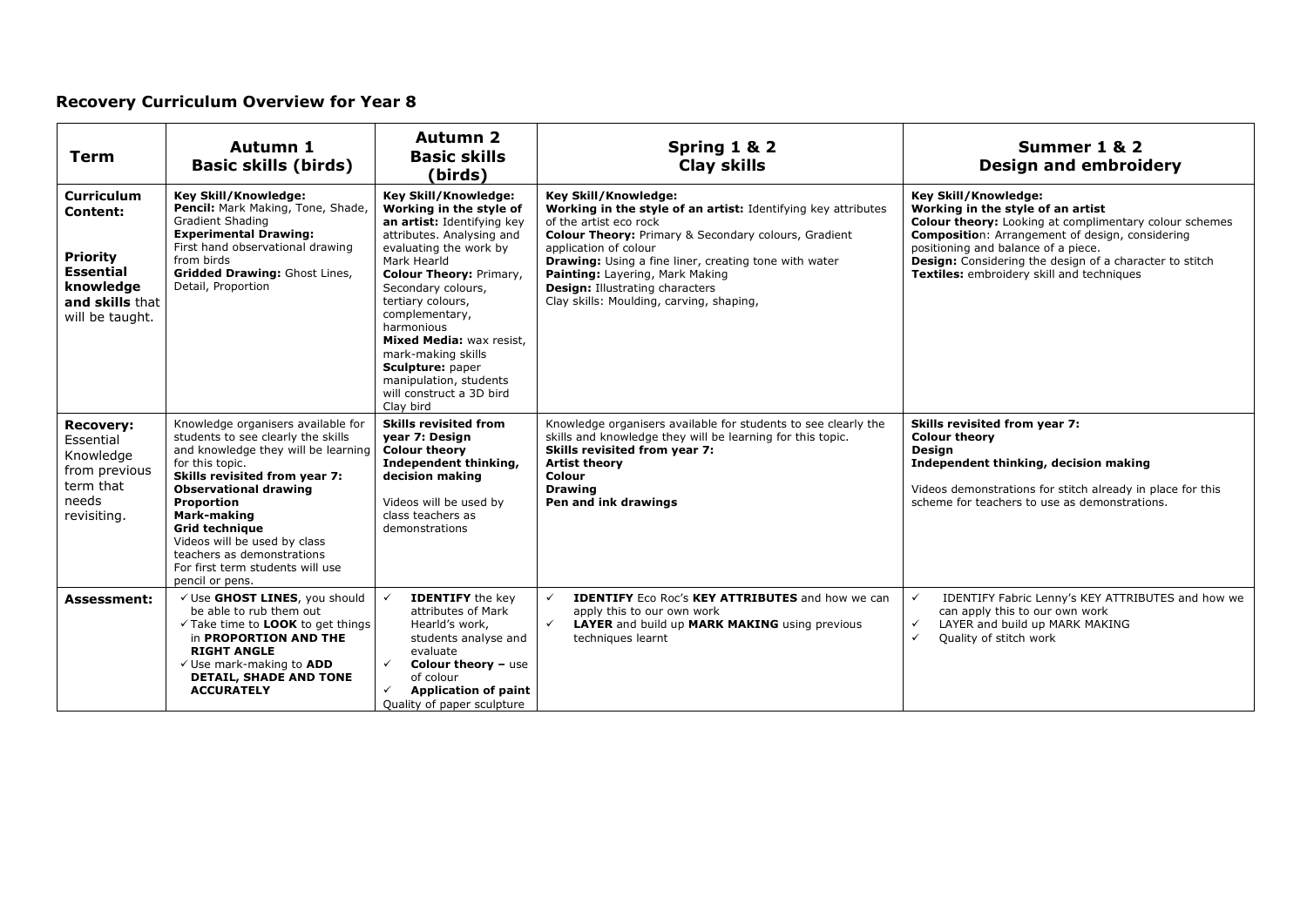| Term                                                                                                                    | Autumn 1<br><b>Basic Skills/sculpture</b>                                                                                                                                                                                                                                                                                                                                                                                                                                                                                                                                                                                                                                                                                                                  | Autumn 2<br><b>Basic</b><br>Skills/sculpture                                                                                                                                                                                                                                                                                                                                                                                                            | Spring 1<br><b>Fashion architecture</b>                                                                                                                                                                                                                                                                                                                                                                                                                                                                       | <b>Spring 2</b><br><b>Abstract</b>                                                                                                                                                                                                                                                                                                                                                                                                                                                                                                                                                                                                                                                                                                                                                                                                                                                                                                              | Summer 1<br><b>Abstract</b>                                                                                                                                                                                                                                                                                                                                                                                                  | Summer 2<br><b>Abstract</b>                                                                                                                                                                                                                                                                                                                                                                                                                                                                          |
|-------------------------------------------------------------------------------------------------------------------------|------------------------------------------------------------------------------------------------------------------------------------------------------------------------------------------------------------------------------------------------------------------------------------------------------------------------------------------------------------------------------------------------------------------------------------------------------------------------------------------------------------------------------------------------------------------------------------------------------------------------------------------------------------------------------------------------------------------------------------------------------------|---------------------------------------------------------------------------------------------------------------------------------------------------------------------------------------------------------------------------------------------------------------------------------------------------------------------------------------------------------------------------------------------------------------------------------------------------------|---------------------------------------------------------------------------------------------------------------------------------------------------------------------------------------------------------------------------------------------------------------------------------------------------------------------------------------------------------------------------------------------------------------------------------------------------------------------------------------------------------------|-------------------------------------------------------------------------------------------------------------------------------------------------------------------------------------------------------------------------------------------------------------------------------------------------------------------------------------------------------------------------------------------------------------------------------------------------------------------------------------------------------------------------------------------------------------------------------------------------------------------------------------------------------------------------------------------------------------------------------------------------------------------------------------------------------------------------------------------------------------------------------------------------------------------------------------------------|------------------------------------------------------------------------------------------------------------------------------------------------------------------------------------------------------------------------------------------------------------------------------------------------------------------------------------------------------------------------------------------------------------------------------|------------------------------------------------------------------------------------------------------------------------------------------------------------------------------------------------------------------------------------------------------------------------------------------------------------------------------------------------------------------------------------------------------------------------------------------------------------------------------------------------------|
| <b>Curriculum</b><br>Content:<br><b>Priority</b><br><b>Essential</b><br>knowledge<br>and skills that<br>will be taught. | Key Skill/Knowledge:<br>Working in the style of an<br>artist: Richard Sweeney,<br><b>Henry Moore and Barbara</b><br><b>Hepworth</b><br><b>Making: Paper manipulation</b><br><b>Experimental drawing: Mark</b><br>Making, line, shade,<br>Biro Pen: Mark Making, Tone,<br>Shade<br>Photography: Photo-shoot<br>based on skulls<br><b>Design:</b> 3d soap sculpture<br>designs based on skulls<br>Photoshop: editing and<br>enhancing photographs<br>Making: soap carving                                                                                                                                                                                                                                                                                    | Key Skill/Knowledge:<br>Working in the style of<br>an artist: Henry Moore<br><b>Tonal Painting with</b><br>acrylic paint:<br>Mixing, Tones, Shade,<br>Tints and Hues<br>Independent<br>Thinking: selecting<br>buildings to use as<br>inspiration<br>Photography: Photo-<br>shoot based on formal<br>elements in buildings<br>Collage: selecting,<br>layering photographs of<br>buildings<br><b>Mixed media:</b><br>Experimental 3D<br>manipulation work | Key Skill/Knowledge:<br>Working in the style of an<br>artist: Taking inspiration from<br>fashion designers<br><b>Drawing: Perspective,</b><br>Proportion, Scale, Mark<br>Making<br><b>Colour Theory: Colour</b><br>Palettes<br><b>Design:</b> Using photographs<br>and inspirations students will<br>design a wearable sculpture<br>Making: experimental work<br>using a range of materials<br>using architecture as a visual<br>Independence: Students will<br>select imagery to realise their<br>intentions | <b>Key Skill/Knowledge:</b><br>Working in the style of an artist: Abstract<br>painters will inspire and influence the<br>students work<br><b>Independent Thinking: Students are</b><br>encouraged to think critically analyse the<br>work of others<br>Documenting own responses and ideas<br>Document and evaluate results.<br>Evaluating and developing ideas and skills<br>Photography: Photo-shoot based on formal<br>elements in abstract, students will<br>photograph Middleton Woods considering<br>the formal elements. Editing and enhancing<br>photographs<br>Painting: Experimental abstract techniques<br>and processes.<br>Acrylic and watercolour and painting with food<br>Photoshop: cropping images, rotating and<br>flipping to create a pattern<br><b>Design skills:</b> Students to create a design<br>from their food images linking to the real<br>world.                                                                 | Key Skill/Knowledge:<br>influence their work<br>to think critically analyse the work of others<br>Documenting own responses and ideas<br>Document and evaluate results.<br>Evaluating and developing ideas and skills<br>Photography: Photo-shoot based on formal<br>elements and abstract<br>mounted/displayed to their best effect.<br>etc:<br>knowledge.<br>to refine your ideas<br>with free hand embroidery techniques. | Working in the style of an artist: Students choose<br>artist, craftspeople, photographers etc to inspire and<br>Independent Thinking: Students are encouraged<br>Consider ways in which your images can be<br>Drawing, painting, printing, sculpture, textiles<br>Students will select the processes and techniques that<br>best fit their project. They will build on existing<br>Experimenting with ideas, materials and techniques<br><b>Textiles:</b> students will have the opportunity to work |
| <b>Recovery:</b><br>Essential<br>Knowledge<br>from previous<br>term that<br>needs<br>revisiting.                        | Students will have missed 3D skills from year 8 this<br>will be revisited through paper manipulation and<br>soap carving instead of clay work. Design skills will<br>be revisited through sculpture designs.<br>Students to revisit key drawing and painting skills.<br>Knowledge organisers available for students to see clearly<br>the skills and knowledge they will be learning for this topic.<br>Video lessons will be used for home-school and if students<br>are in different classrooms. Videos will be used by class<br>teachers as demonstrations are no longer allowed, a bank<br>of videos will be made by the department showing keys<br>skills and technical skills. Students will be able to access at<br>home as well to embed learning. |                                                                                                                                                                                                                                                                                                                                                                                                                                                         | Recap colour theory -<br>students will select their own<br>colour schemes for<br>moodboards.<br><b>Designs skills</b><br>Textiles skills missed in year 8<br>can be revisited here in a more<br>experimental way.<br>Videos will be used by class<br>teachers as demonstrations.<br>Knowledge organisers available<br>for students to see clearly the<br>skills and knowledge they will<br>be learning for this topic.                                                                                        | Abstract art is to move to year 9 as it focuses on a range of key skills which will help with<br>independent leaning and build up student's confidence earlier with materials and techniques. This is<br>vital due to key skills and knowledge missed from year 8.<br>Key skills covered are Abstract<br>Art history<br><b>Artist study</b><br>Photography<br><b>Experimental Drawing</b><br>Mixed media painting - Experimental<br>Stitch<br>Photoshop<br>Knowledge organisers available for students to see clearly the skills and knowledge they will be<br>learning for this topic.<br>Abstract video skills will be used for home-school and if students are in different classrooms. Videos<br>will be used by class teachers as demonstrations are no longer allowed, a bank of videos will be made<br>by the department showing keys skills and technical skills. Students will be able to access at home as<br>well to embed learning. |                                                                                                                                                                                                                                                                                                                                                                                                                              |                                                                                                                                                                                                                                                                                                                                                                                                                                                                                                      |
| <b>Assessment:</b>                                                                                                      | AO1 Developing ideas through<br>investigation, demonstrating<br>critical understanding of<br>sources<br>AO2 Experimenting with ideas,<br>materials and techniques to<br>refine your ideas<br>AO3 Recording ideas and<br>observations                                                                                                                                                                                                                                                                                                                                                                                                                                                                                                                       | AO1 Developing ideas<br>through investigation,<br>demonstrating critical<br>understanding of sources<br>AO2 Experimenting with<br>ideas, materials and<br>techniques to refine your<br>ideas<br>AO3 Recording ideas and<br>observations                                                                                                                                                                                                                 | AO1 Developing ideas through<br>investigation, demonstrating<br>critical understanding of<br>sources<br>AO2 Experimenting with ideas,<br>materials and techniques to<br>refine your ideas<br>AO3 Recording ideas and<br>observations<br>AO4 A personal response.<br>Your final piece/s showing links<br>with prep work                                                                                                                                                                                        | AO1 Developing ideas through investigation,<br>demonstrating critical understanding of<br>sources<br>AO2 Experimenting with ideas, materials and<br>techniques to refine your ideas<br>AO3 Recording ideas and observations                                                                                                                                                                                                                                                                                                                                                                                                                                                                                                                                                                                                                                                                                                                     | AO1 Developing ideas<br>through investigation,<br>demonstrating critical<br>understanding of<br>sources<br>AO2 Experimenting<br>with ideas, materials<br>and techniques to<br>refine your ideas<br>AO3 Recording ideas<br>and observations                                                                                                                                                                                   | AO4 A personal response.<br>Your final piece/s showing<br>links with prep work                                                                                                                                                                                                                                                                                                                                                                                                                       |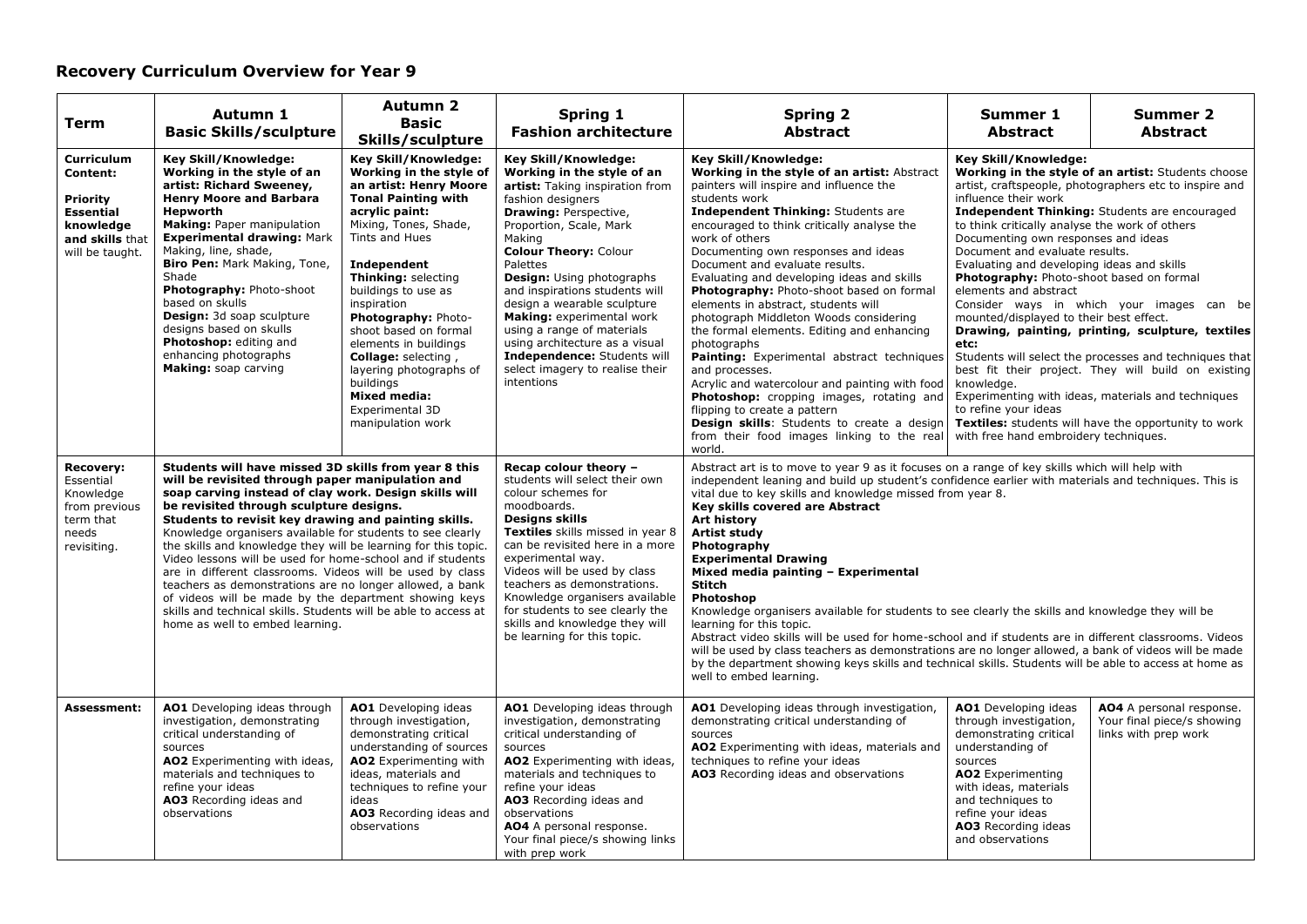| <b>Term</b>                                                                                                      | Autumn 1                                                                                                                                                                                                                                                                                                                                                                                                                                                                                                                                                                                                                                                                                                                                                                                                                                                                                                                                                                                                                                        | <b>Autumn 2</b>                                                                                                                                                                                                                                                                                                           | <b>Spring 1</b>                                                                                                                                                                                                                                                                                                                                                                               | <b>Spring 2</b>                                                                                                                                                                                                                                                                                                                                                                                                                                                                                                                                                                                                                                                                                                                                 | <b>Summer 1</b>                                                                                                                                                                                                                                                                                                                                                                                                        | <b>Summer 2</b>                                                                                                                                                                                                                                                                                                                                                                                 |
|------------------------------------------------------------------------------------------------------------------|-------------------------------------------------------------------------------------------------------------------------------------------------------------------------------------------------------------------------------------------------------------------------------------------------------------------------------------------------------------------------------------------------------------------------------------------------------------------------------------------------------------------------------------------------------------------------------------------------------------------------------------------------------------------------------------------------------------------------------------------------------------------------------------------------------------------------------------------------------------------------------------------------------------------------------------------------------------------------------------------------------------------------------------------------|---------------------------------------------------------------------------------------------------------------------------------------------------------------------------------------------------------------------------------------------------------------------------------------------------------------------------|-----------------------------------------------------------------------------------------------------------------------------------------------------------------------------------------------------------------------------------------------------------------------------------------------------------------------------------------------------------------------------------------------|-------------------------------------------------------------------------------------------------------------------------------------------------------------------------------------------------------------------------------------------------------------------------------------------------------------------------------------------------------------------------------------------------------------------------------------------------------------------------------------------------------------------------------------------------------------------------------------------------------------------------------------------------------------------------------------------------------------------------------------------------|------------------------------------------------------------------------------------------------------------------------------------------------------------------------------------------------------------------------------------------------------------------------------------------------------------------------------------------------------------------------------------------------------------------------|-------------------------------------------------------------------------------------------------------------------------------------------------------------------------------------------------------------------------------------------------------------------------------------------------------------------------------------------------------------------------------------------------|
|                                                                                                                  | <b>Portraiture</b>                                                                                                                                                                                                                                                                                                                                                                                                                                                                                                                                                                                                                                                                                                                                                                                                                                                                                                                                                                                                                              | <b>Portraiture</b>                                                                                                                                                                                                                                                                                                        | <b>Portraiture</b>                                                                                                                                                                                                                                                                                                                                                                            | <b>Abstract</b>                                                                                                                                                                                                                                                                                                                                                                                                                                                                                                                                                                                                                                                                                                                                 | Independent                                                                                                                                                                                                                                                                                                                                                                                                            | <b>Independent</b>                                                                                                                                                                                                                                                                                                                                                                              |
| Curriculum<br>Content:<br><b>Priority</b><br><b>Essential</b><br>knowledge<br>and skills that<br>will be taught. | Kev<br>Skill/Knowledge:<br>Working in the<br>style of an<br>artist: Identifying<br>key attributes<br><b>Gridded Drawing:</b><br>Ghost Lines, Detail,<br>Proportion<br>Drawing:<br>Perspective,<br>Proportion, Scale,<br>Students will take<br>time to discuss the<br>common<br>misconceptions<br>when drawing a<br>portrait. They will<br>build on previous<br>skills.                                                                                                                                                                                                                                                                                                                                                                                                                                                                                                                                                                                                                                                                          | Key Skill/Knowledge:<br>Working in the style of<br>an artist: Identifying<br>key attributes of<br><b>Christine Kim</b><br>Painting: watercolour -<br>layering of colour<br>washes<br><b>Paper manipulation:</b><br>Paper cutting in the<br>style of Christine Kim<br>Photography:<br>Portraiture photo-shoot              | Key Skill/Knowledge:<br>Working in the style of<br>an artist: Identifying<br>key attributes, looking at<br>illustrations<br>Painting: Watercolour,<br>mixing and blending<br><b>Independent outcome:</b><br>Students will select<br>imagery to realise their<br>intentions<br><b>Mixed media:</b><br>Students will select the<br>materials they want to<br>work with to produce an<br>outcome | <b>Key Skill/Knowledge:</b><br>Working in the style of an artist: Abstract painters will<br>inspire and influence the students work<br>Independent Thinking: Students are encouraged to<br>think critically analyse the work of others<br>Documenting own responses and ideas<br>Document and evaluate results.<br>Evaluating and developing ideas and skills<br>Photography: Photo-shoot based on formal elements in<br>abstract, students will photograph Middleton Woods<br>considering the formal elements. Editing and enhancing<br>photographs<br>Painting: Experimental abstract techniques and processes.<br>Acrylic and watercolour and painting with food<br>Photoshop: cropping images, rotating and flipping to<br>create a pattern | Key Skill/Knowledge:<br>inspire and influence their work<br><b>Independent Thinking: Students are</b><br>of others<br>Documenting own responses and ideas<br>Document and evaluate results.<br>Evaluating and developing ideas and skills<br>elements<br>mounted/displayed to their best effect.<br>textiles etc:<br>existing knowledge.<br>Experimenting with ideas, materials and<br>techniques to refine your ideas | Working in the style of an artist: Students<br>choose artist, craftspeople, photographers etc to<br>encouraged to think critically analyse the work<br>Photography: Photo-shoot based on formal<br>Consider ways in which your images can be<br>Drawing, painting, printing, sculpture,<br>Students will select the processes and techniques<br>that best fit their project. They will build on |
| <b>Recovery:</b><br>Essential<br>Knowledge<br>from previous<br>term that<br>needs<br>revisiting.                 | Portraiture is a year 9 project that we feel is important for key skills, the first<br>term is just using pencil and pen and focusses on the key skills of portraiture.<br>Term 2 requires craft knives which all classrooms have a class set and will be<br>disinfected between use.<br>Key skills revisited from year 9 are:<br><b>Drawing</b><br><b>Proportion</b><br><b>Painting</b><br>Artists research<br><b>Independence</b><br><b>Paper manipulation</b><br><b>3D skills</b><br>Knowledge organisers available for students to see clearly the skills and<br>knowledge they will be learning for this topic.<br>Video lessons will be used for home-school and if students are in different<br>classrooms. Videos will be used by class teachers as demonstrations are no longer<br>allowed, a bank of videos will be made by the department showing keys skills and<br>technical skills. Students will be able to access at home as well to embed learning.<br>Home school packs in the student shared area for home school if needed. |                                                                                                                                                                                                                                                                                                                           | Abstract is usually longer, the key areas we will select over<br>the 6 weeks are.<br>Abstract art theory - artist study<br>Photography<br>Mixed media painting<br>Photoshop<br>Lessons will be taught as workshops, video<br>demonstrations will be used for all lessons as students<br>can't gather round.<br>All videos available so students can embed skills at home<br>too.              | intentions.<br>at home.                                                                                                                                                                                                                                                                                                                                                                                                                                                                                                                                                                                                                                                                                                                         | Independently working and directing own<br>practice is key at this stage of the GCSE course.<br>Students have built up the confidence to make<br>their own choices, take risks and realise<br>Video demonstrations of key skills will be<br>available for students to use during lessons and                                                                                                                           |                                                                                                                                                                                                                                                                                                                                                                                                 |
| Assessment:                                                                                                      | AO1 Developing ideas<br>through investigation,<br>demonstrating critical<br>understanding of sources<br>AO2 Experimenting with<br>ideas, materials and<br>techniques to refine your<br>ideas<br>AO3 Recording ideas and<br>observations                                                                                                                                                                                                                                                                                                                                                                                                                                                                                                                                                                                                                                                                                                                                                                                                         | AO1 Developing ideas<br>through investigation,<br>demonstrating critical<br>understanding of sources<br>AO2 Experimenting with<br>ideas, materials and<br>techniques to refine your<br>ideas<br>AO3 Recording ideas and<br>observations AO4 A<br>personal response.<br>Your final piece/s showing<br>links with prep work | AO1 Developing ideas<br>through investigation,<br>demonstrating critical<br>understanding of sources<br>AO2 Experimenting with<br>ideas, materials and<br>techniques to refine your<br>ideas<br>AO3 Recording ideas and<br>observations                                                                                                                                                       | AO2 Experimenting with ideas, materials and<br>techniques to refine your ideas                                                                                                                                                                                                                                                                                                                                                                                                                                                                                                                                                                                                                                                                  | AO1 Developing<br>ideas through<br>investigation,<br>demonstrating<br>critical understanding<br>of sources<br><b>AO2</b> Experimenting<br>with ideas, materials<br>and techniques to<br>refine your ideas<br>AO3 Recording ideas<br>and observations                                                                                                                                                                   | AO4 A personal<br>response.<br>Your final piece/s<br>showing links with prep<br>work                                                                                                                                                                                                                                                                                                            |